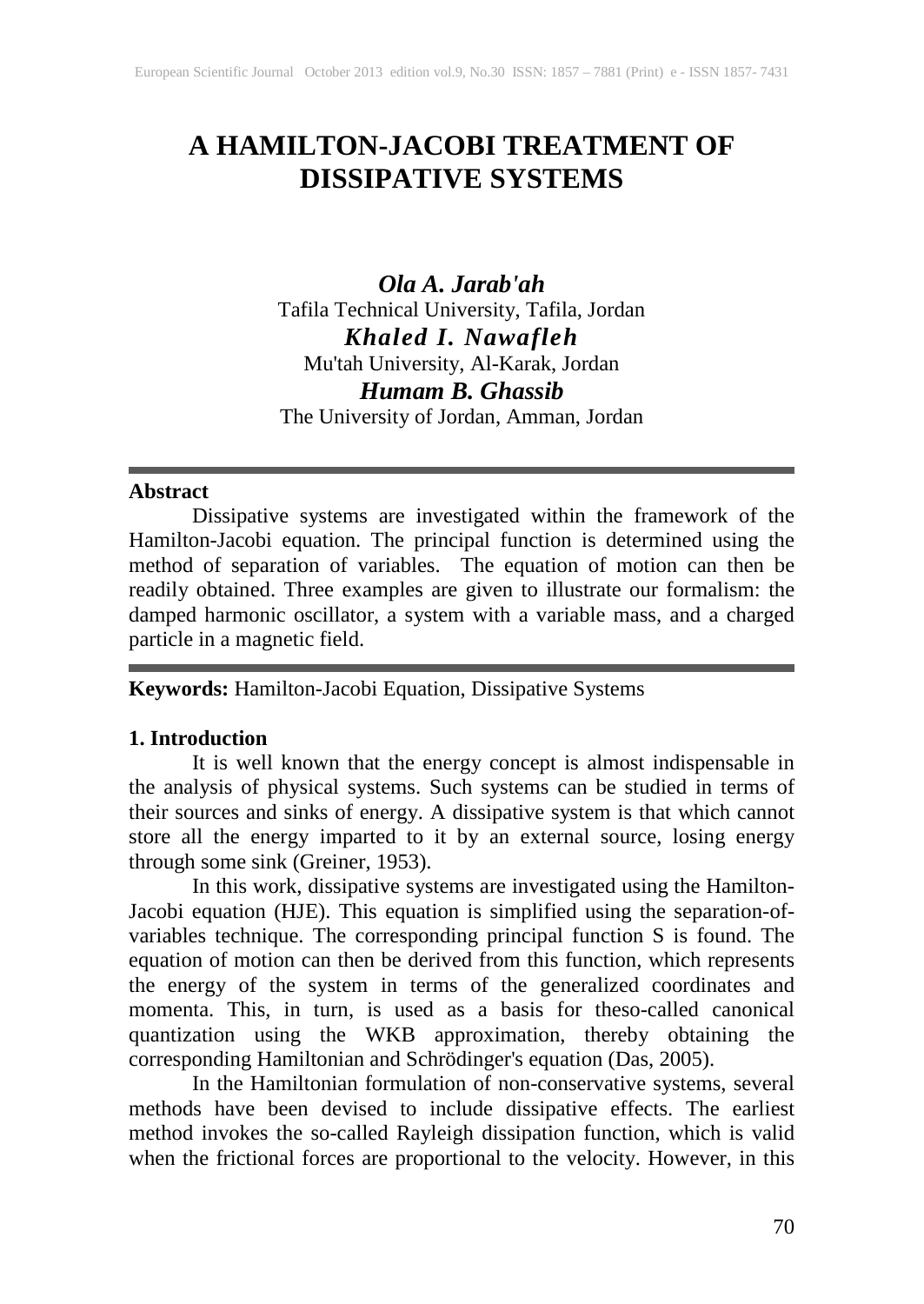method, another scalar function is needed, in addition to the Lagrangian, to specify the equations of motion. This function does not appear in the Hamiltonian; so it is of no use when attempting to quantize frictional systems. Another method, developed by Bateman (Bateman, 1931), introduces auxiliary coordinates in the Lagrangian that describe a reversetime system with negative friction. This method leads to extraneous solutions, and the physical meaning of the momenta is not clear. Further, Bauer (Bauer, 1931) proved that it is impossible to use a variational principle to derive a single linear dissipative equation of motion with constant coefficients.

Recently, a completely different approach -the canonical- has been developed for investigating singular systems(Rabei, 1992).A general method for solving the Hamilton-Jacobi partial differential equation(HJPDE) for constrained systems has been proposed (Nawafleh, 2004) and (Rabei, 2002). The present work extends this framework, for the first time, to dissipative Lagrangian systems.

The first step here, then, is to construct HJPDE for dissipative systems (Section2). Three systems are examined within this framework (Section3): the damped harmonic oscillator(together with the RLC circuit and a viscous liquid); a system with a variable mass; and a charged particle in a magnetic field.

## **2. Hamilton-Jacobi Formalism**

We start with the Lagrangian

$$
L = L_0(q, \dot{q}) e^{\lambda t}.
$$
 (1)

Here  $L_0(q, \dot{q})$  stands for the Lagrangian of the corresponding conservative system; it represents the system's 'physical' Lagrangian, which means the kinetic energy minus the potential energy. The dissipation is incorporated through  $\lambda$ , which is a damping factor ( $\lambda$ >0). As usual, the generalized momentum is defined by (Fowles, 1993).

$$
p = \frac{\partial L}{\partial \dot{q}}.
$$

The corresponding Hamiltonian is

$$
H_0 = p_i \dot{q}_i - L. \tag{2}
$$

HJE for dissipative systems is a first-order, non-linear partial differential equation, the kinetic energy being, in general, a quadratic function of momentum of the form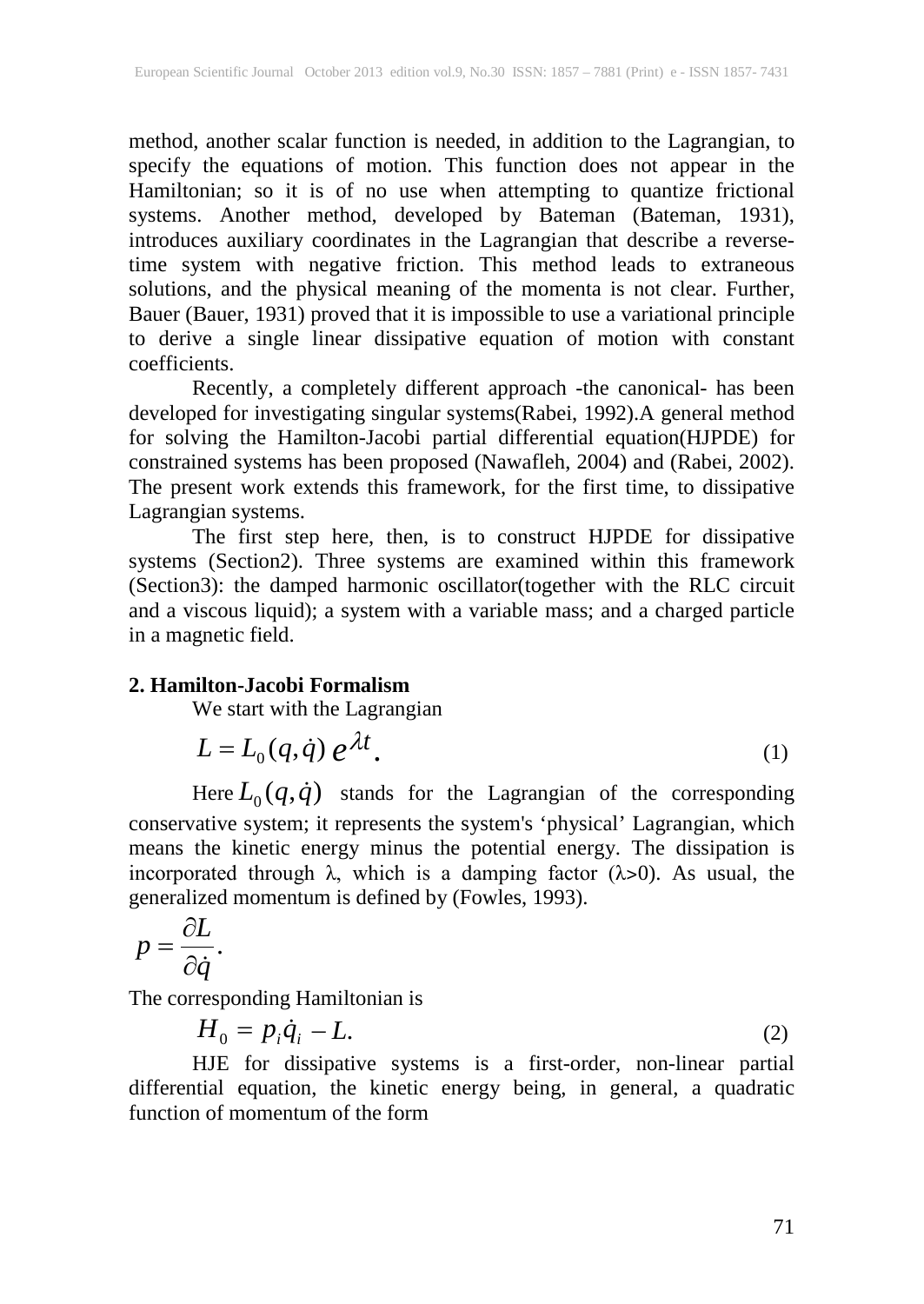$$
H_0(q_1, q_2,..., q_N; \frac{\partial S}{\partial q_1}, \frac{\partial S}{\partial q_2},..., \frac{\partial S}{\partial q_N}; t) + \frac{\partial S}{\partial t} = 0.
$$

The generalized momenta do not appear in this equation, except as derivatives of Hamilton's principal function S, which is a function of the N generalized coordinates  $q_1$ ,  $q_2$ ,...,  $q_N$  and the time t.

Now, if  $S(q_1, q_2, \ldots, q_N; \alpha_1, \alpha_2, \ldots, \alpha_N)$  is a complete integral of HJE, the integrals of Hamilton's equations of motion will be given by

$$
\frac{\partial S}{\partial \alpha_j} = \beta_j,
$$
\n(3)

 $\beta$  *j* being some constants.

This equation can be inverted to find the N generalized coordinates q; as functions of  $\alpha_i$ ,  $\beta_i$  and t. The generalized momenta are

$$
\frac{\partial S}{\partial q_j} = p_j. \tag{4}
$$

Thus, the Hamilton-Jacobi function is given by

$$
H_0(q, p) + \frac{\partial S(q, t)}{\partial t} = 0.
$$
\n(5)

Since  $L_0 \equiv T - V$  is the physical Lagrangian of the system, it follows that  $H_0$  is the physical Hamiltonian representing the system's total energy: T+V (Goldstein, 1980).

The resulting action S is

$$
S = \int e^{\lambda t} L_0 dt = \int (p_i \dot{q}_i - H_0) dt.
$$

To build HJPDE, we must write S in the separable form

$$
S(q, \alpha, t) = W(q, \alpha) + f(t), \tag{6}
$$

where the time-independent function  $W(q,\alpha)$  is the so-called Hamilton's characteristic function.

Differentiating Eq. (6) with respect to t, we find that

$$
\frac{\partial S}{\partial t} = \frac{\partial f}{\partial t}.\tag{7}
$$

From Eq.(5), it follows that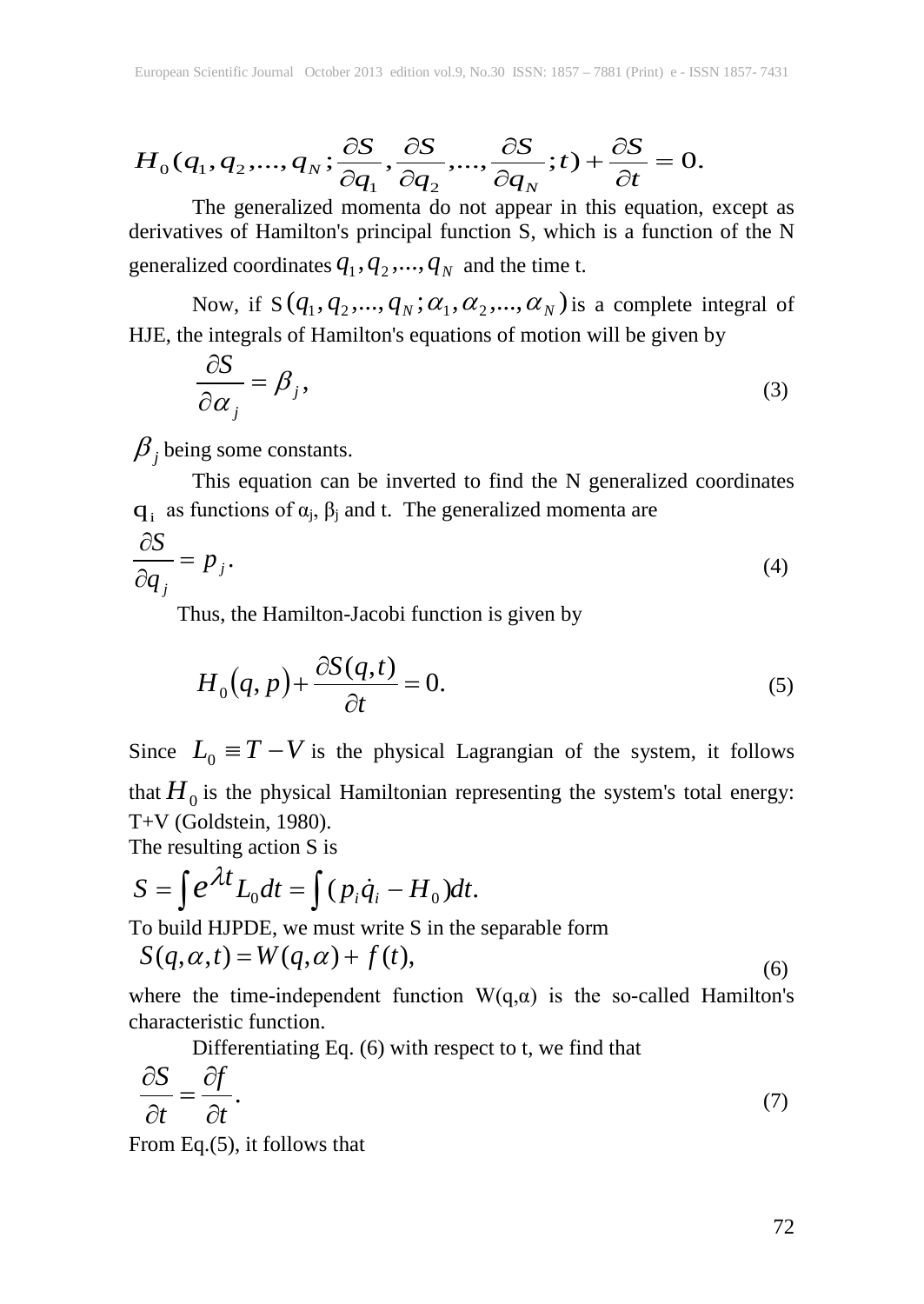$$
\frac{\partial f}{\partial t} = -H_0.
$$
\n(8)

The left-hand side of this equation depends on t alone; whereas the right-hand side depends on q alone. Each side must then be equal to a constant independent of both q and t. Therefore, the time derivative  $\partial S/\partial t$  in HJE must be a constant, usually denoted by  $(-\alpha)$ .

Thus,

$$
S(q, \alpha, t) = W(q, \alpha) - \alpha t.
$$
\n(9)

It follows that

$$
H_0\left(q, \frac{\partial W(q)}{\partial q}\right) = \alpha.
$$

## **3. Examples**

## *3.1 Damped Harmonic Oscillator*

The following Lagrangian is suitable for this system in one dimension (Bateman, 1931):

$$
L(q, \dot{q}, t) = \left(\frac{1}{2}m\dot{q}^2 - \frac{1}{2}m\omega^2 q^2\right)e^{\lambda t},
$$
  
(10)

m being the mass of the oscillator and  $\omega$  the frequency of oscillation. The linear momentum is given by

$$
p = \frac{\partial L}{\partial \dot{q}} = m\dot{q} e^{\lambda t}.
$$
 (11)

This equation can readily be solved to give

$$
\dot{q} = \frac{p}{m} e^{-\lambda t}.
$$
 (12)

The canonical Hamiltonian has the standard form

$$
H_0 = p\dot{q} - L.\t\t(13)
$$

Substituting Eqs.(10),(11) and (12) into (13), we get the Hamiltonian

$$
H_0 = \frac{p^2}{2m} e^{-\lambda t} + \frac{1}{2} m \omega^2 q^2 e^{\lambda t}.
$$
 (14)

We shall now use a change of variables to solve this equation. Suppose that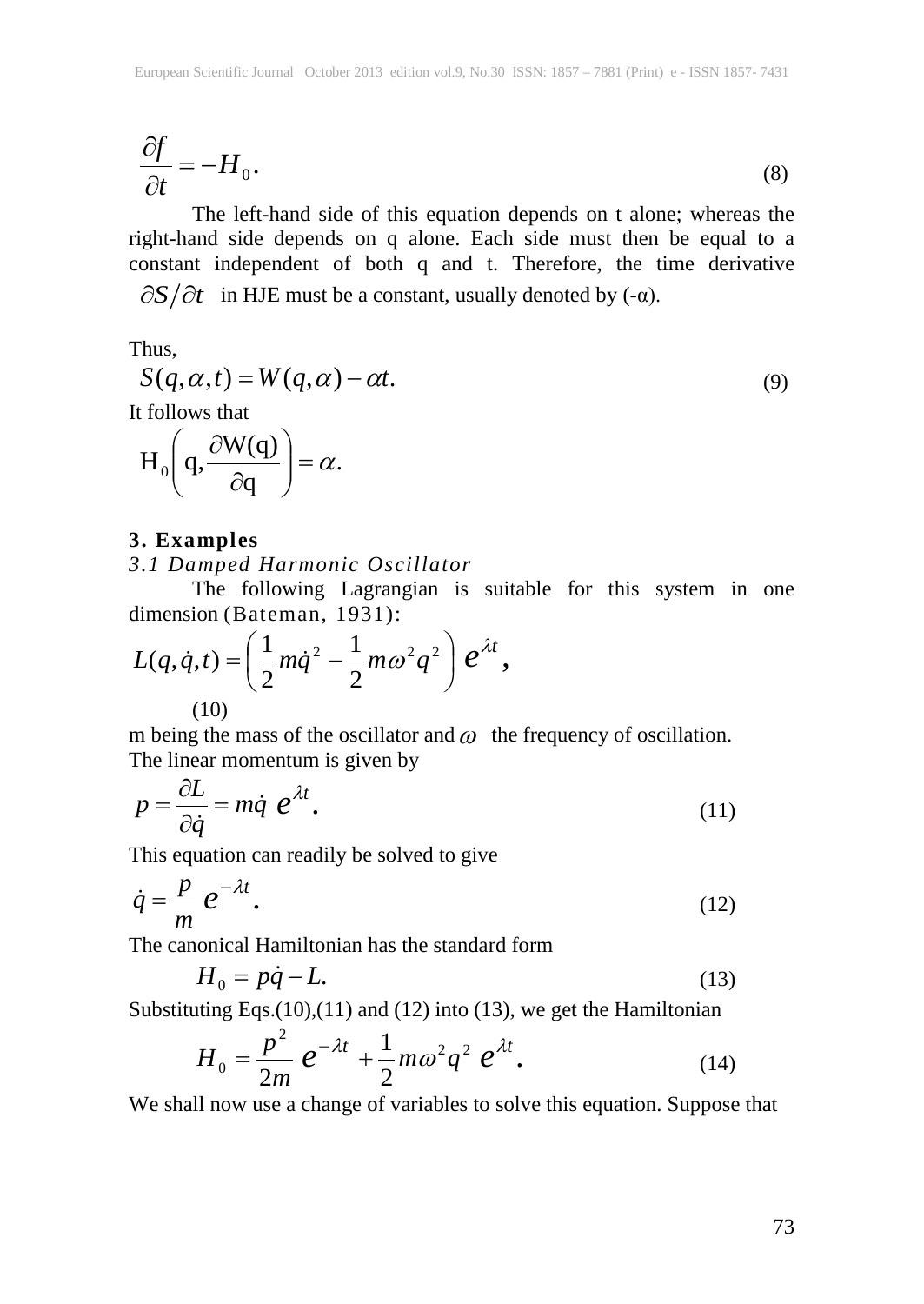$$
y = q e^{\frac{\lambda t}{2}}.
$$
\n(15)

Using the chain rule, we find that

$$
p = \frac{\partial S}{\partial q} = \frac{\partial S}{\partial y} \frac{\partial y}{\partial q} = \frac{\partial S}{\partial y} e^{\frac{\lambda t}{2}}.
$$
 (16)

Then we have

$$
p^{2} = \left(\frac{\partial S}{\partial q}\right)^{2} = \left(\frac{\partial S}{\partial y}\right)^{2} e^{\lambda t} = p_{y}^{2} e^{\lambda t}.
$$
 (17)

Substituting Eqs.(17)and (15) into (14), we find

$$
H_0 = \frac{1}{2m} \left(\frac{\partial S}{\partial y}\right)^2 + \frac{1}{2}m\omega^2 y^2.
$$
 (18)

Then HJE takes the form

$$
\frac{1}{2m} \left(\frac{\partial S}{\partial y}\right)^2 + \frac{1}{2}m\omega^2 y^2 + \frac{\partial S}{\partial t} = 0.
$$
\n(19)

This differential equation is the well-known Hamilton-Jacobi equation for the simple harmonic oscillator. Its solution is

$$
y = \sqrt{\frac{2\alpha}{m\omega^2}} \sin((\beta + t)\omega).
$$
 (20)

In terms of q, using  $Eq.(15)$ , we get

$$
q = \sqrt{\frac{2\alpha}{m\omega^2}} \sin((\beta + t)\omega) e^{-\frac{2\alpha}{2}}.
$$
 (21)

In the limit  $\lambda \rightarrow 0$ , Eq. (21) is in agreement with the well-known result for the *free* harmonic oscillator, as it should.

One can follow the same steps outlined in this example to study other dissipative systems, such as the RLC circuit and a viscous liquid, as follows:

For the RLC circuit, an appropriate Lagrangian is

$$
L(Q,\dot{Q},t) = \left(\frac{1}{2}L\dot{Q}^2 - \frac{Q^2}{2C}\right)e^{\lambda t}.
$$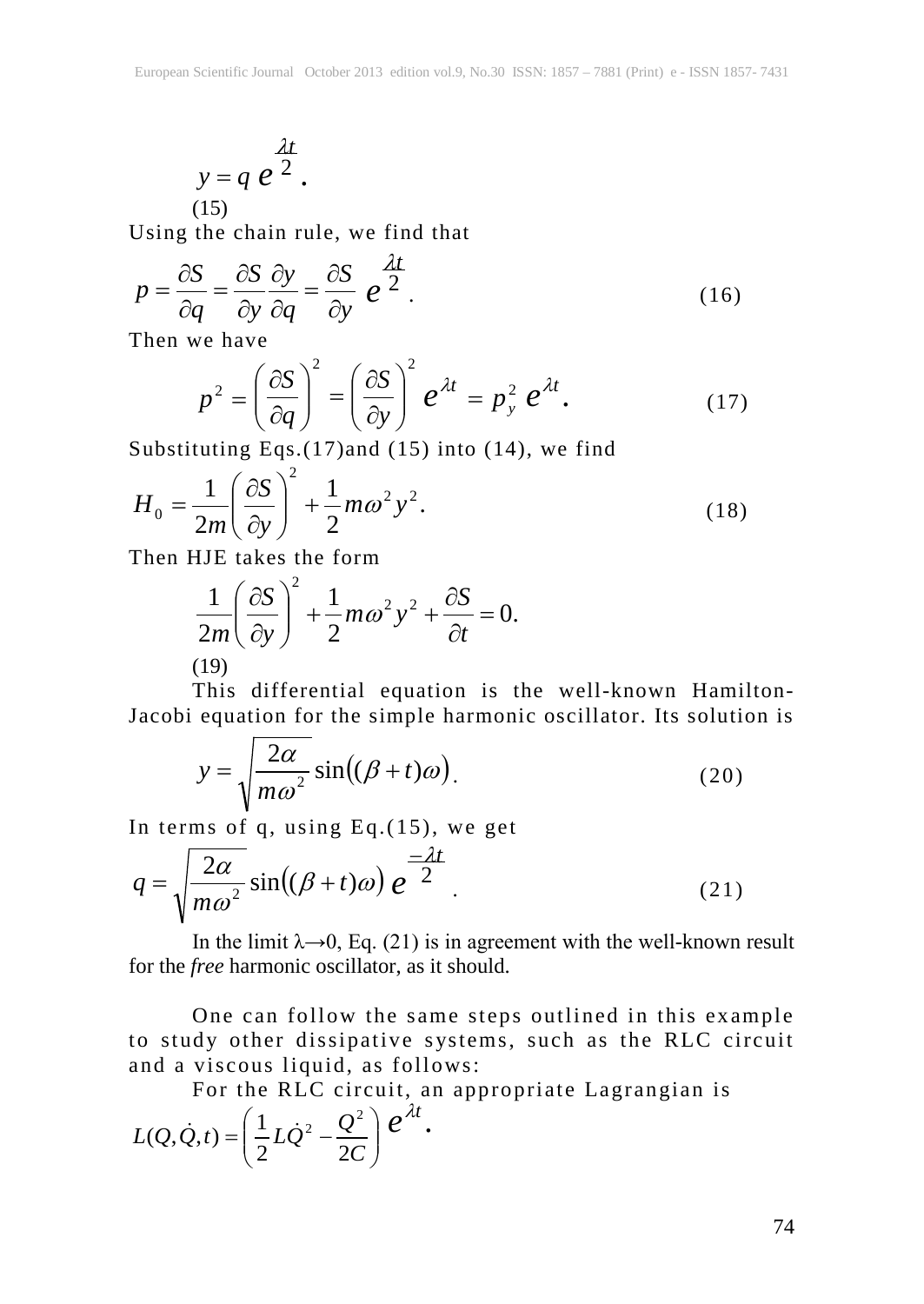It follows that

$$
H_0 = \frac{1}{2L} \left( \frac{\partial S}{\partial y} \right)^2 + \frac{y^2}{2C}.
$$

The HJ function can be obtained as

$$
S = \int \sqrt{2L\alpha - \frac{y^2L}{C}}dy - \alpha t.
$$

The resulting equation of motion is

$$
Q = A \sin \left( (\beta + t) \sqrt{\frac{1}{CL}} \right) e^{-\frac{2t}{2}}.
$$

For a viscous liquid in a tube, we have the following Lagrangian:

$$
L(q, \dot{q}, t) = \left(\frac{1}{2}l\dot{q}^2 - gq^2\right)e^{\lambda t},
$$

where  $l$  is the length of the liquid column, g is the gravitational acceleration taken here as constant, and q represents the variations in the liquid height. Its Hamiltonian is given by

$$
H_0 = \frac{1}{2l} \left( \frac{\partial S}{\partial y} \right)^2 + g y^2.
$$

The HJ function can be obtained as

$$
S = \int \sqrt{2l\alpha - 2gly^2} \, dy - \alpha t.
$$

Finally, the equation of motion is

$$
q = \sqrt{\frac{\alpha}{g}} \sin\left((\beta + t)\sqrt{\frac{2g}{l}}\right) e^{-\frac{\lambda t}{2}}.
$$

## *3.2 System with a Variable Mass*

A suitable Lagrangian for this system is (Razavy,2005):

$$
L(q, \dot{q}, t) = \left(\frac{1}{2}m\dot{q}^2 - mgq\right).
$$
 (22)

Suppose that the mass changes with time according to

$$
m=m_0 e^{\lambda t}.
$$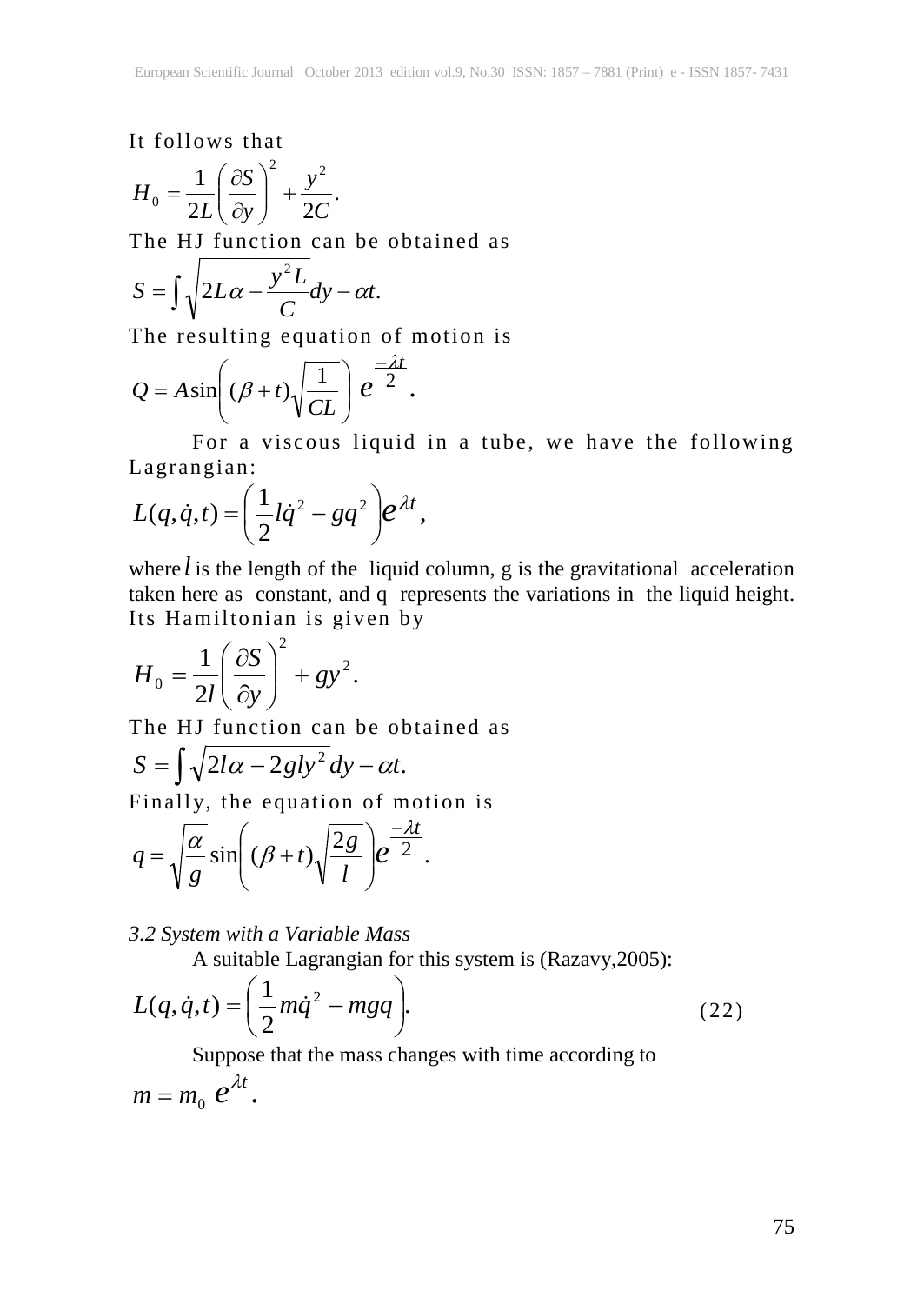Then

$$
L(q, \dot{q}, t) = \left(\frac{1}{2}m_0\dot{q}^2 - m_0gq\right)e^{\lambda t}.
$$
 (23)

Clearly, the damping factor here arises from the variation of the mass with time.

The linear momentum is given by

$$
p = m_0 \dot{q} e^{\lambda t}.
$$
 (24)

The usual treatment gives

$$
H_0 = \frac{p^2}{2m_0} e^{-\lambda t} + m_0 g q e^{\lambda t};
$$
\t(25)

$$
H_0 + \frac{\partial S}{\partial t} = 0.
$$

Further, the principal function takes the form

$$
S(q,t) = qN(t) + D(t). \tag{26}
$$

So one gets

$$
\frac{\partial S}{\partial t} = qN'(t) + D'(t),\tag{27}
$$

and

$$
\frac{\partial S}{\partial q} = N(t). \tag{28}
$$

With 
$$
p = \frac{\partial S}{\partial q}
$$
, we have  
\n
$$
p^2 = \left(\frac{\partial S}{\partial q}\right)^2 = (N(t))^2.
$$
\n(29)

The corresponding HJE takes the form

$$
\frac{1}{2m_0}(N(t))^2 e^{-\lambda t} + m_0 g q e^{\lambda t} + qN'(t) + D'(t) = 0.
$$
 (30)

Matching powers of q, we get

$$
\frac{-1}{2m_0}(N(t))^2 e^{-\lambda t} = D'(t),
$$
\n(31)\nand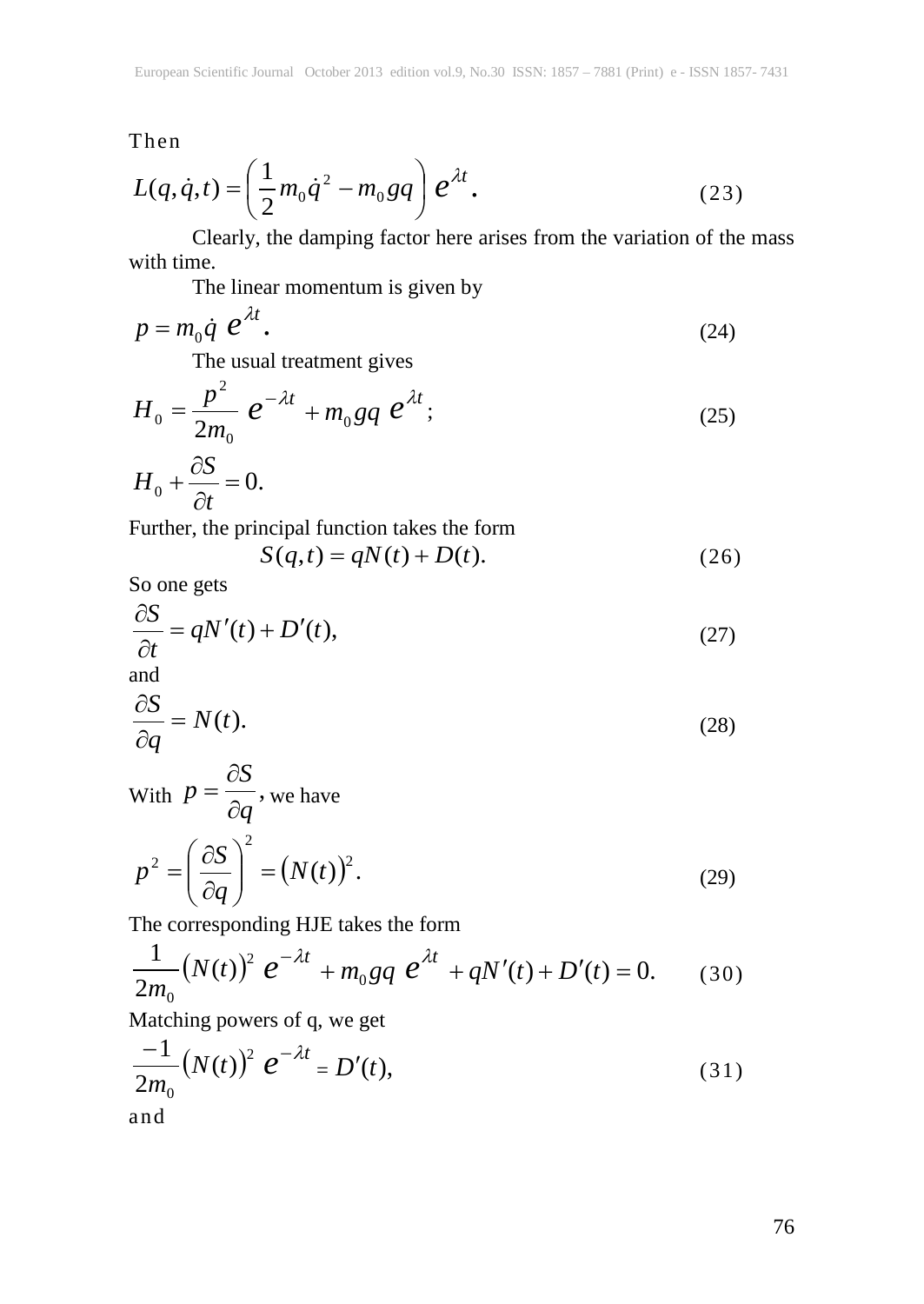$$
m_0 g q \, e^{\lambda t} + qN'(t) = 0. \tag{32}
$$

After integration:

$$
N(t) = N_0 - m_0 g \frac{e^{\lambda t}}{\lambda},
$$
\n(33)

and

$$
D(t) = -m_0 g^2 \frac{e^{\lambda t}}{2\lambda^3} + N_0^2 \frac{e^{-\lambda t}}{2m_0 \lambda} + \frac{gN_0 t}{\lambda} + D_0.
$$
 (34)

Putting Eqs.(33)and (34) into (26), we have

$$
S = -m_0 g q \frac{e^{\lambda t}}{\lambda} + N_0 q
$$
  

$$
-m_0 g^2 \frac{e^{\lambda t}}{2\lambda^3} + N_0^2 \frac{e^{-\lambda t}}{2m_0 \lambda} + \frac{gN_0 t}{\lambda} + D_0.
$$
 (35)

Thus,

$$
\beta = \frac{\partial S}{\partial N_0} = q + N_0 \frac{e^{-\lambda t}}{m_0 \lambda} + \frac{gt}{\lambda}.
$$
\n(36)

That is,

$$
q = \beta - N_0 \frac{e^{-\lambda t}}{m_0 \lambda} - \frac{gt}{\lambda},\tag{37}
$$

and

$$
p = \frac{\partial S}{\partial q} = N_0 - m_0 g \frac{e^{\lambda t}}{\lambda}.
$$
 (38)

# *3.3 A Charged Particle in a Magnetic Field*

As a final example, let us consider the motion in two dimensions of a charged particle under the influence of a central force potential,  $V=kr^2/2$ , as well as an external constant magnetic field perpendicular to the plane of went as an external control.<br>motion:  $\vec{B} = B_0 \hat{k}$ . The vector potential is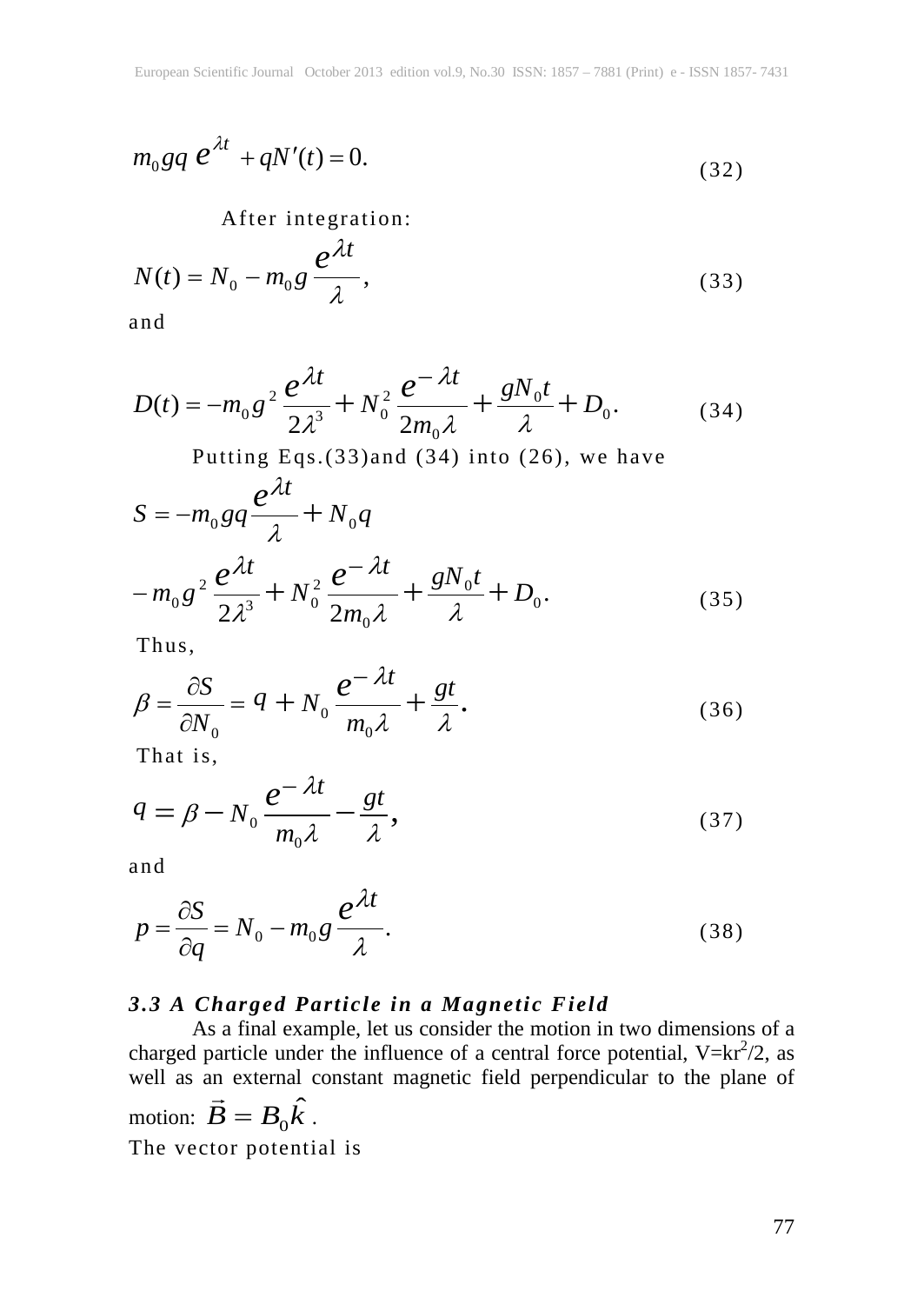$$
\vec{A} = \frac{1}{2} \vec{B} \times \vec{r} = \frac{1}{2} B_0 (-y \hat{i} + x \hat{j}).
$$

The Lagrangian is [9]

$$
L = \frac{1}{2}m(\dot{x}^2 + \dot{y}^2) + \frac{q}{c}(\vec{v}.\vec{A}) - \frac{k}{2}(x^2 + y^2).
$$

In the presence of damping effects, the Lagrangian becomes

$$
L = \frac{1}{2}m(\dot{x}^2 + \dot{y}^2) e^{\lambda t} + \frac{q}{c}(\vec{v}.\vec{A}) e^{\lambda t} - \frac{k}{2}(x^2 + y^2) e^{\lambda t}.
$$
 (39)  
With  $\vec{v} = \dot{x}\hat{i} + \dot{y}\hat{j}$ .

$$
L = \frac{1}{2}m(\dot{x}^2 + \dot{y}^2) e^{\lambda t} + \frac{qB_0}{2c}(x\dot{y} - y\dot{x}) e^{\lambda t} - \frac{k}{2}(x^2 + y^2) e^{\lambda t}.
$$
\n(40)

To simplify, plane polar coordinates are used:  $x = r \cos \theta$ ;

$$
y = r \sin \theta.
$$

Then Eq.(40) becomes

$$
L = \frac{1}{2}m(\dot{r}^2 + r^2\dot{\theta}^2) e^{\lambda t} + \frac{qB_0}{2c}r^2\dot{\theta} e^{\lambda t} - \frac{k}{2}r^2 e^{\lambda t}.
$$

The conjugate momenta are

$$
p_r = \frac{\partial L}{\partial \dot{r}} = m\dot{r} e^{\lambda t};
$$
  
\n
$$
p_\theta = \frac{\partial L}{\partial \dot{\theta}} = mr^2 \dot{\theta} e^{\lambda t} + \frac{qB_0}{2c} r^2 e^{\lambda t}.
$$

The final form of the Lagrangian is, then,

$$
L = \frac{p_r^2}{2m} e^{-\lambda t} + \frac{p_\theta^2}{2mr^2} e^{-\lambda t} - \frac{q^2 B_0^2 r^2}{8mc^2} e^{\lambda t} - \frac{k}{2} r^2 e^{\lambda t}.
$$
 (41)

The Hamiltonian is

$$
H_0 = \frac{p_r^2}{2m} e^{-\lambda t} + \frac{1}{2mr^2} \left( p_\theta e^{-\frac{\lambda t}{2}} - \frac{q B_0 r^2}{2c} e^{-\frac{\lambda t}{2}} \right)^2 + \frac{k}{2} r^2 e^{\lambda t};
$$
\n(42)

with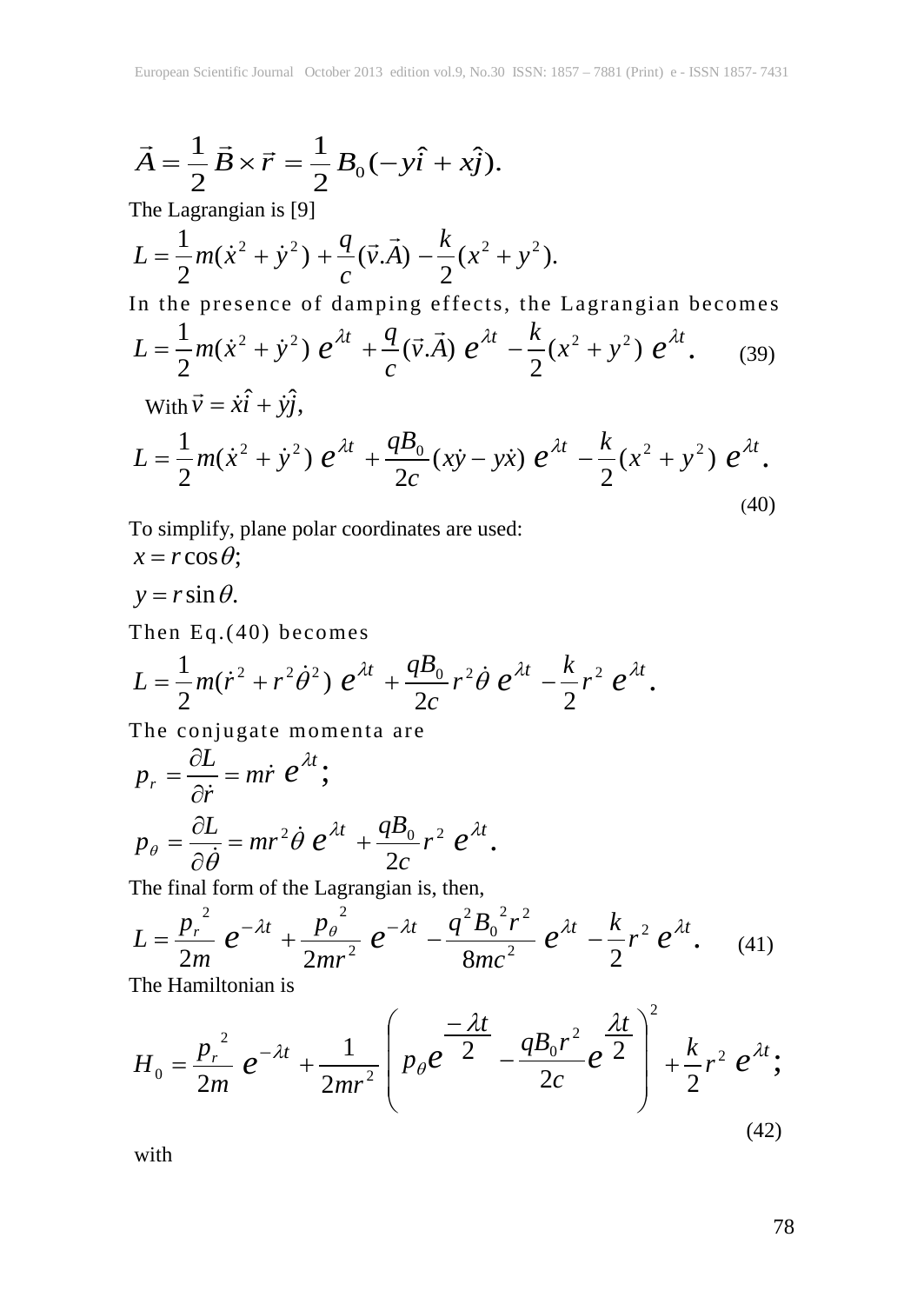$$
p_r = \left(\frac{\partial S}{\partial r}\right);
$$
  

$$
p_\theta = \left(\frac{\partial S}{\partial \theta}\right).
$$

The corresponding HJE is

$$
\frac{1}{2m} e^{-\lambda t} \left(\frac{\partial S}{\partial r}\right)^2 + \frac{1}{2mr^2} \left(\frac{\partial S}{\partial \theta} e^{-\frac{\lambda t}{2}} - \frac{q B_0 r^2}{2c} e^{-\frac{\lambda t}{2}}\right)^2 + \frac{k}{2} r^2 e^{\lambda t}
$$
  
+  $\frac{\partial S}{\partial t} = 0.$  (43)

 $\partial t$ <br>
Since  $\theta$  is a cyclic coordinate, the conjugate momentum must be constant:  $P_{\theta} = \frac{\partial S}{\partial \theta} = \gamma$ . To simplify, we choose  $\gamma = 0$ . As a result, HJE reduces to

$$
\frac{1}{2m} e^{-\lambda t} \left(\frac{\partial S}{\partial r}\right)^2 + \frac{q^2 B_0^2 r^2}{8mc^2} e^{\lambda t} + \frac{k}{2} r^2 e^{\lambda t} + \frac{\partial S}{\partial t} = 0; \quad (44)
$$

or

$$
\frac{1}{2m} e^{-\lambda t} \left(\frac{\partial S}{\partial r}\right)^2 + Cr^2 e^{\lambda t} + \frac{\partial S}{\partial t} = 0,
$$
\n(45)

*t* λ

where

$$
C = \left(\frac{2q^2B_0^2 + 8mc^2k}{16mc^2}\right).
$$

Now, using a change of variables  $y = re$  : 2

$$
p^{2} = \left(\frac{\partial S}{\partial r}\right)^{2} = \left(\frac{\partial S}{\partial y}\right)^{2} e^{\lambda t}.
$$

From Eq.(45), we find HJE: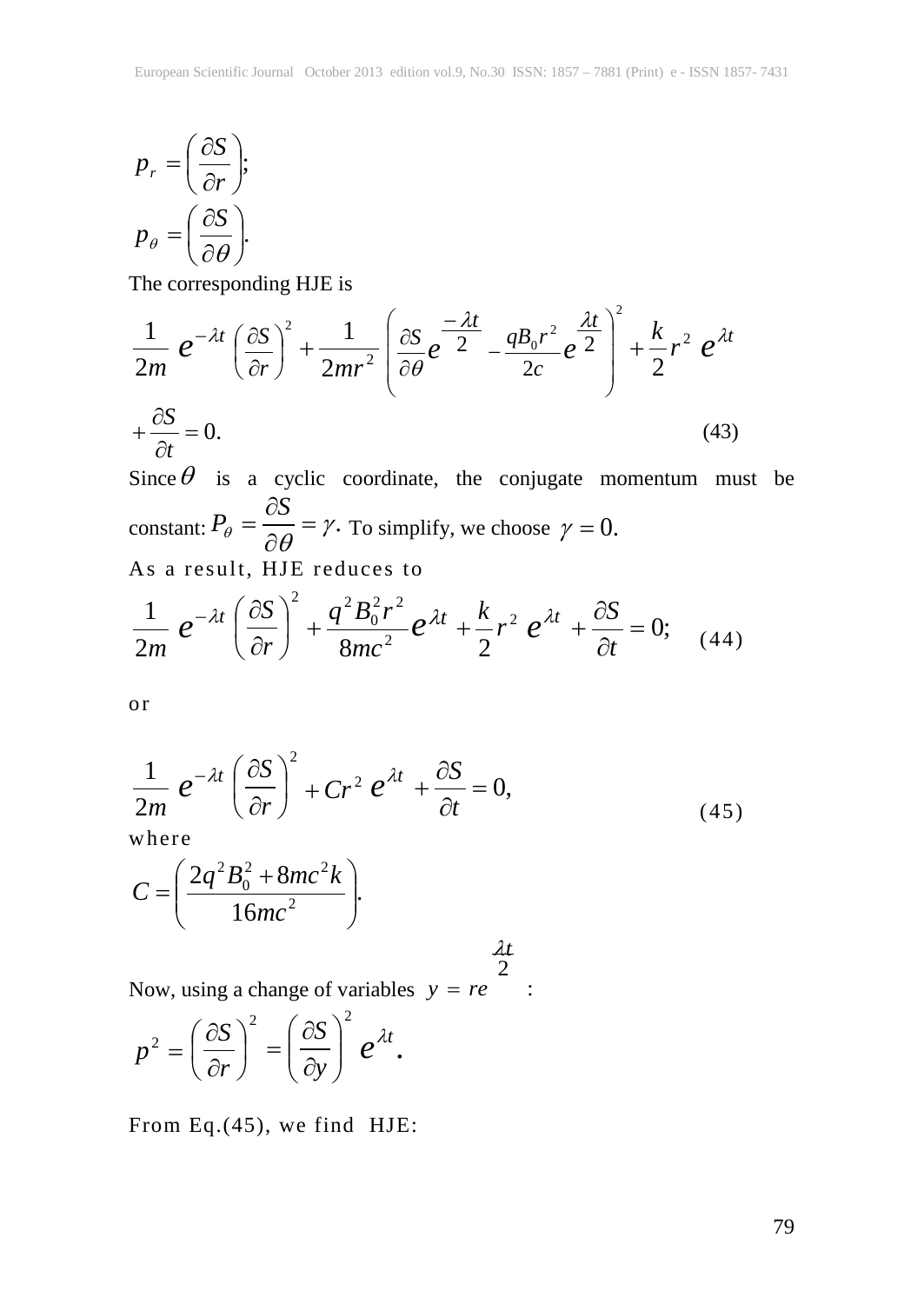$$
\frac{1}{2m} \left( \frac{\partial S}{\partial y} \right)^2 + Cy^2 + \frac{\partial S}{\partial t} = 0.
$$

This equation can easily be solved to give

$$
y = \sqrt{\frac{\alpha}{C}} \sin\left((\beta + t)\sqrt{\frac{2C}{m}}\right).
$$

In terms of r we get,

$$
r = e^{\frac{-\lambda t}{2}} \sqrt{\frac{\alpha}{C}} \sin\left((\beta + t)\sqrt{\frac{2C}{m}}\right),\tag{47}
$$

## **4. Conclusion**

In this work, dissipative systems have been investigated within the framework of the Hamilton-Jacobi method. The Hamilton-Jacobi partial differential equation for these systems has been obtained within the canonical method. The principal function S has been determined by invoking separation of variables and the chain rule, in the same manner as for regular time-independent Lagrangians. The equation of motion can then be readily obtained, thereby finding familiar results but with unfamiliar techniques.

In order to test our proposed method, we have examined three examples: the damped harmonic oscillator (together with two "variants": the RLC circuit and a viscous liquid); a system with a variable mass; and a charged particle in a magnetic field. Our formalism may shed further light on such systems as two interacting particles moving in a viscous medium, and the classical radiating electron, among others.

#### **References:**

Bateman, H.,(1931),On Dissipative Systems and Related Variational Principles. Physical Review, 38 (4) 815-819.

Bauer, P.S.,(1931), Dissipative Dynamical Systems. Proceedings of the National Academy of Sciences of the United State of America, 17(5) 311- 314.

Das, U., Ghosh, S., Sarkar, P., and Talukdar, B.,(2005),Quantization of Dissipative Systems with Friction Linear in Velocity. Physica Scripta, 71 (3) 235–237.